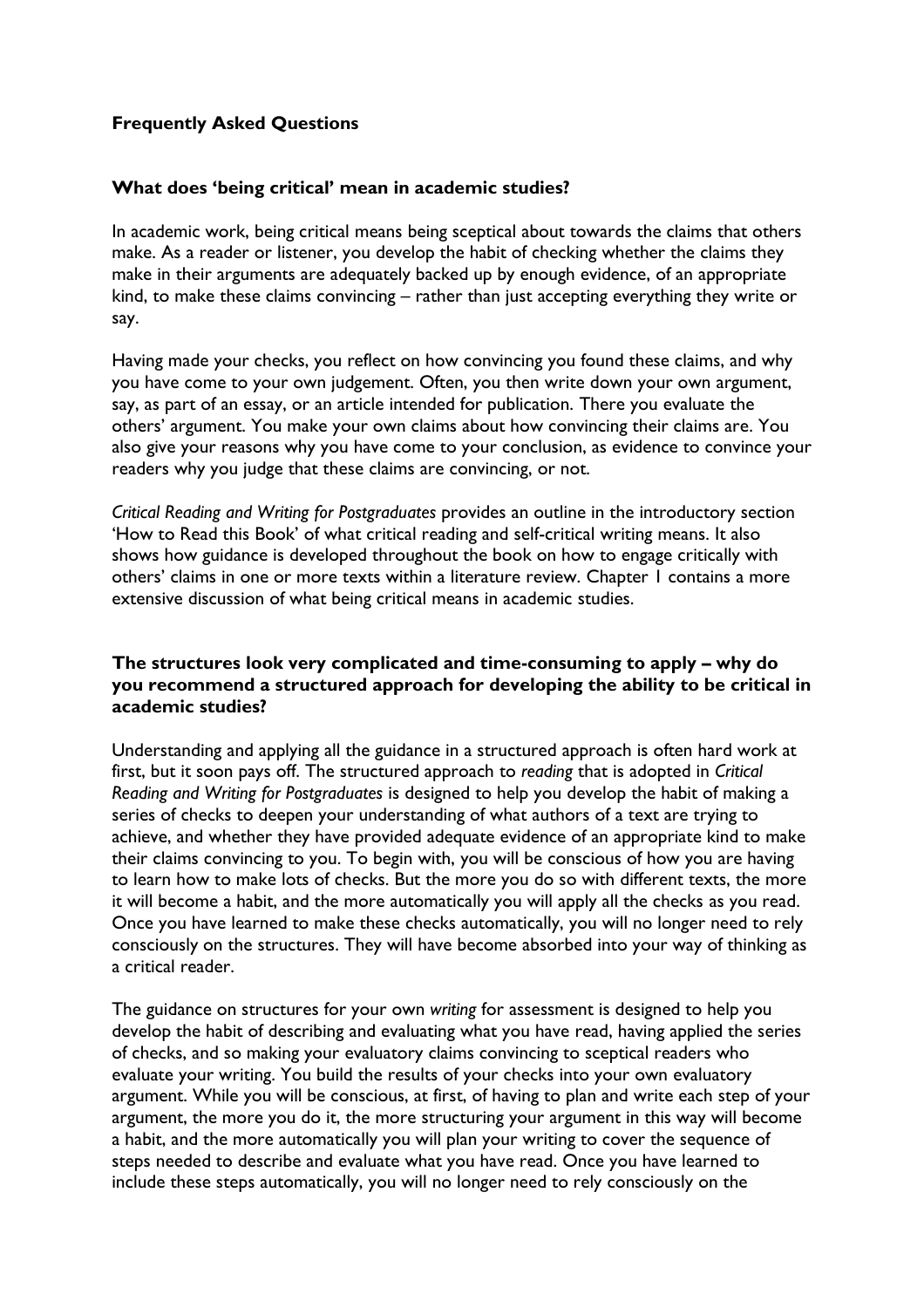structures. They will have become absorbed into your way of thinking as a self-critical writer.

## **When is the best time to learn critical reading and self-critical writing?**

We have many years of experience presenting these techniques to undergraduate, Masters and PhD students. Here are a few observations that we have:

- In undergraduate studies, the full set of critical reading and writing skills might be too much for many students. This is why we direct this book at postgraduate level, even though we know it is used with some undergraduates. All undergraduates can certainly benefit from working through Part One of the book. In our experience, most are also be able to apply the five evaluatory Critical Analysis Questions introduced in Part 2, and some successfully learn to carry out a whole in-depth Critical Analysis.
- A taught Masters programme, and especially one that aims to prepare students for PhD study (or the taught years of a PhD programme) is an obvious time to introduce the techniques in Parts 2 and 3 of the book. It's possible within one or more taught modules to work methodically through the ideas and develop the skills with support from the class teacher. However, it's a lot to take in, before one is really engaging with the research literature for oneself as part of the PhD. As a result, some students find that they don't get the full benefit from the technique at the time that they first encounter it, and that they need to revisit it later.
- We have presented these ideas at many workshops for PhD students and early- (even mid- and late-) career researchers. The most common response is *I wish I'd know about this before!* That is sometimes said even by students who encountered the book during their Masters. This tells us that there is a 'sweet spot' when these techniques are neither too early nor too late:
	- o To avoid being too early, it's useful to already be engaging with the research literature in a major way as part of a project, whether for a Master's dissertation or a PhD thesis. That's because you are trying to work out what, and how much, to read, and the ideas in the book will help you structure your approach so that you can navigate the literature in the best way, and have interesting things to say about it.
	- o To avoid being too late, it's useful to not yet have drafted your literature review. A literature review that is drafted without using techniques and structures such as those exemplified in the book (there are, of course, many other approaches which will work as well) risks being descriptive, rambling and inconclusive. In addition, there is a risk that the empirical work will not be adequately shaped and justified by a critical evaluation of what is already known. When workshop participants tell us that they wish they had known earlier about how to engage in a constructively critical way with the literature and structure their dissertation or thesis, they are saying that they now realize they will have to go back and retrofit their literature review to match what they need (e.g. a justification for their research questions; an indication of where the gaps in knowledge are; a rationale for showing how their findings contribute to knowledge).
- For the reasons just given, we recommend that if you are a PhD student even if you have already encountered the ideas at undergraduate or postgraduate level –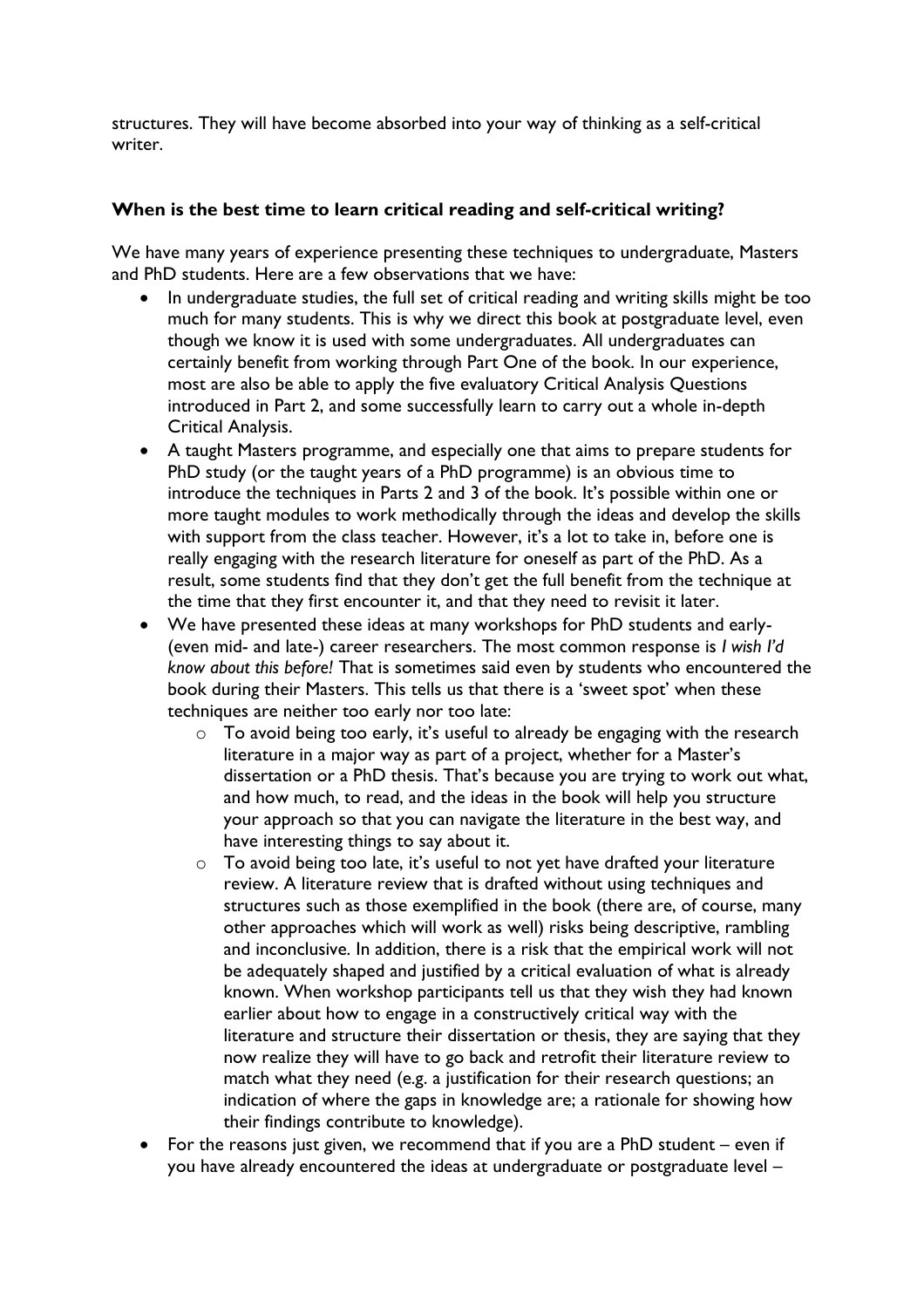you dedicate some time during the first few months of your PhD to working through the techniques, in conjunction with developing the first draft of your literature review. Many students find this early work in the PhD rather tedious, because they would like to be out collecting their own data but have been told to do the literature review first. By applying critical reading and self-critical writing techniques at that stage, the process of doing the literature review will be clearer and thus more enjoyable, and the point of doing it first will be much more evident.

### **How do I know when I've read enough to cover a theme in my literature review?**

The first thing you must do is accept that you *cannot* read everything that is potentially relevant to your theme. There is simply too much out there, and plenty more you don't even know exists. So, you are definitely in a situation where you need to draw a line. Imagine you have accumulated 200 articles that might be useful to your theme, which is just one of several your broader literature review, so 200 is too many. How do you know how many, and which ones, to read?

You could of course, just start at the top of the (physical or electronic) pile and read until you run out of time (or energy). But there's no guarantee that the most important stuff is in the part you will get to read. Instead, we recommend two techniques, both of which are covered i *Critical Reading and Writing for Postgraduates*:

- Write yourself one or more *review questions*. These are questions that capture what you need to find out, if you are to move your work forward. Answering questions helps you to determine whether or not a particular article is relevant – at all, or in part. If it isn't relevant to answering one of your questions, you can set it aside. For more on what a review question is, see p.35 in the book and follow up by checking out the other references to it in the index, under *questions*.
- Use the abstracts to work out how useful articles are likely to be for answering your review questions. For guidance on how to do this, see Chapter 3 of the book.

Between them, these two techniques will give you confidence that you are reading the right things. And when you can see you have a full and adequate answer to your review question, you will know you can stop. You can, of course, add more to your review if you encounter new research that's relevant, but you'll only need to do so if this new material offers something new to your answer.

### **How do I evaluate a figure (diagram)?**

Most of what we explore in *Critical Reading and Writing for Postgraduates* relates to the arguments in the text of a research article. However, claims can also be made in figures (diagrams) which, as noted in Chapter 20, can be used to capture relationships between ideas, in a manner that may not need to be fully articulated in the text. When evaluating a figure, look for key features that capture relationships:

List the elements that are presented as being comparable (e.g. in boxes of the same shape and size, or written in the same font and text size, or joined by the same sort of line). If some elements are presented as smaller than others, or contained within others, do those relationships work?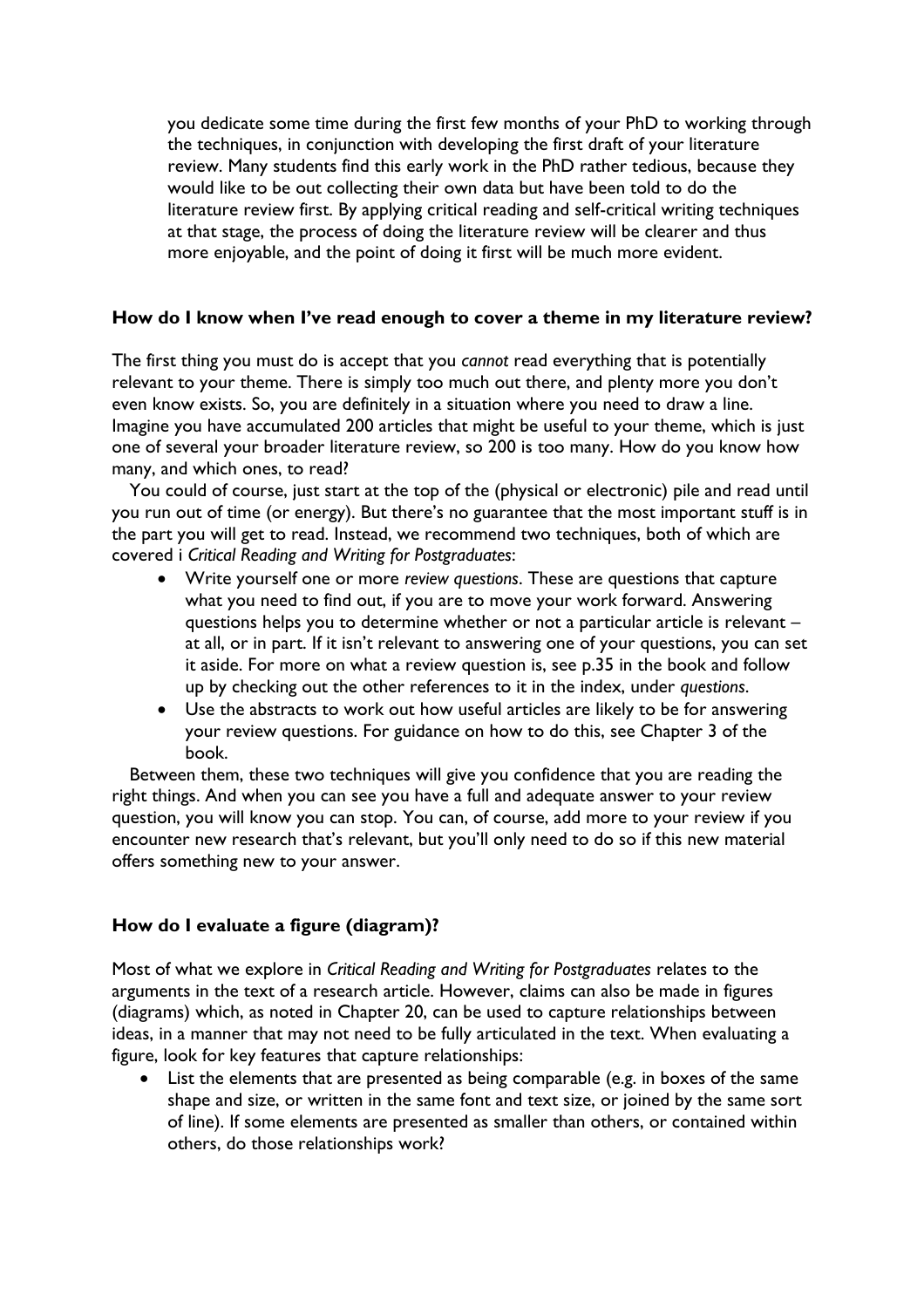• Look at any indications of directionality, where one element precedes or causes another (is it clear which?). Where there is dual directionality (e.g. double-headed arrows, or two arrows in opposite directions) think through the implications of each direction and the existence of both. Is there a risk of a perpetual circularity (A→B→A→B→A etc)? If elements are linked but *without* directionality, what is the nature of that link if it's neither causal nor sequential? Or if there is implicit directionality, not shown, why have the authors chosen not to focus on it, and are they right to do so?

# **How do I evaluate a statistical claim?**

A great deal of weight is often put by authors on statistical results, such as *the hypothesis was confirmed, t (28) = 2.6, p < .05).* For guidance on how to interpret such reports, you need a statistics textbook. But there are more fundamental questions that you can ask as a critical reader that are not always directly addressed in statistics books, even though, if you can make a point of asking them, you can often find the information you need there. The sorts of questions you might ask include:

- What is the test they have used, and why was it appropriate for the research question?
- Was the sample large enough for this test to be suitable?
- How much variation was there in the patterns of data, and how does this impact on the interpretation of the analysis? Statistical tests take into account the difference between a group having a mean score of 8 because they all have scores between 7 and 9, versus having a mean score of 8 because they have scores that are mostly much lower than 8, while a few that are much higher have levelled the average at 8. In the latter case, it's much harder to predict what any new participants might score and how they, had they been included, would have affected the score of the group. Although statistical analyses accommodate this, it's still important to look at the data, and recognise what sort of pattern underlies the claim.
- Correlation tests are often used to demonstrate the relationship between factors (e.g. Higher test scores correlate with a more positive attitude towards learning). However, authors sometimes make the assumption that a correlation (which simply says there is a link) indicates a causal relationship. In this example, there are at least three different possible explanations:
	- o those who have a more positive attitude to learning perform better (a causal relationship in one direction).
	- o those who get better scores develop a more positive attitude towards learning, because they like getting good scores (a causal relationship in the other direction).
	- o those who are better at the tasks being tested (a) get better scores and (b) like learning better because they are good at it (a third factor is causing both of the observed factors)

Given that all three are possible, a critical reader will be looking for which one the authors favour and why. Possible reasons for favouring one over the others include:

- o Previous research already supports that explanation
- o They have a particular set of values or assumptions that have focussed them on one explanation to the exclusion of others
- o Their ideological position has led them to interpret the relationship in one way rather than another.